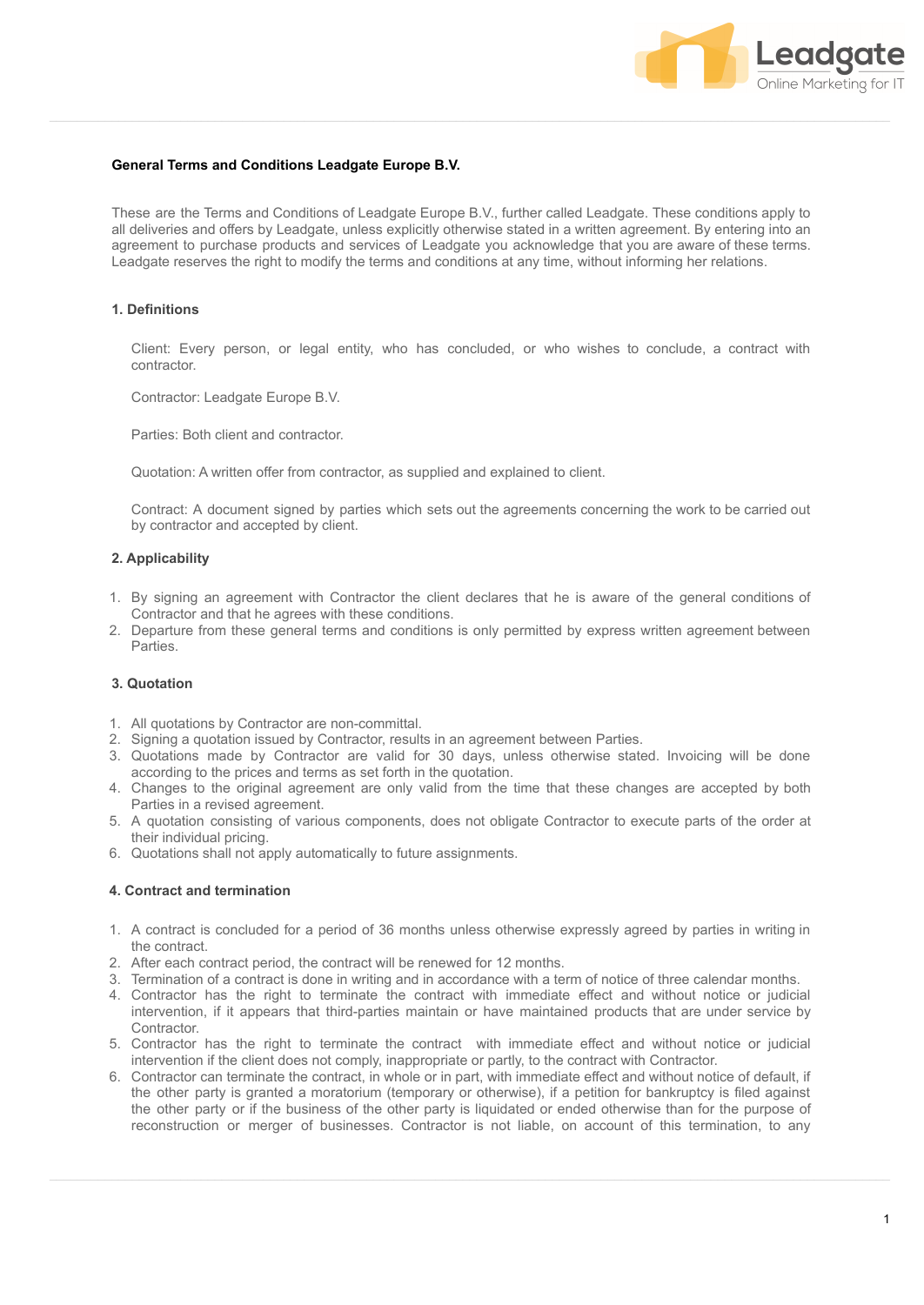

restitution of payment already received, nor to any payment of compensation. In the case of bankruptcy of contractor, the right to use the software provided to client lapses by law.

# **5. Rates**

- 1. All rates are given in euros and are exclusive of VAT and other levies imposed by the government, unless otherwise agreed.
- 2. Client will be notified for changes in the rates by Contractor minimal 30 days in advance. Client can terminate the contract from the moment these changes in the rates are applicable.

# **6. Payment**

- 1. Payment must take place within fourteen days of the invoice date, in the way stipulated by contractor in the quotation and the contract.
- 2. If client is in default of his payment commitments, contractor has the right to postpone or discontinue his work until the outstanding payments have been paid.
- 3. On expiry of the payment term of fourteen calendar days (or agreed otherwise) after the invoice date, client is in default and a payment reminder is sent. From the moment default commences, client owes legal interest on the payable amount plus  $\epsilon$  50 acquisition cost.
- 4. If, according to Client, the invoice is incorrect a notice should be given to Contractor. Contractor will investigate and, if necessary, issue a new invoice to be paid within fourteen calendar days after invoice date.
- 5. Ownership or right of use of products or services will transfer to Client when all obligations have been met and final payment is received by Contractor.

# **7. Execution of the agreement**

- 1. Contractor shall execute the contract to the best of his insight and abilities and as soon as possible (or otherwise stated) begin with the creation of the agreed goods and / or services.
- 2. If and insofar as the proper execution of the agreement requires, Contractor has the right to commission certain activities by third parties.
- 3. Client shall supply on time all details that contractor indicates are necessary for carrying out his work. Should the details necessary for carrying out the work not be supplied to contractor on time, contractor has the right to postpone the execution of the contract or charge for the extra costs arising from this delay.
- 4. Contractor cannot be held responsible for damages whatsoever, due to incorrect or incomplete information as mentioned in 4.3
- 5. If it has been agreed that the contract is to be executed in phases, contractor can postpone the execution of parts of a later phase until client has approved and/or paid for the results of the previous phase.
- 6. If, under the contract, work is performed by Contractor or third parties on the client's site or a site designated by the client, the client will make facilities reasonably desired by those employees available.
- 7. Client indemnifies contractor for all claims by third parties due to product liability as a result of failure in a product or system that has been supplied by client to a third party and that consisted in part of equipment, software or other materials supplied by contractor.
- 8. Should Contractor unexpectedly being unable to comply within the agreed delivery time to its obligations, Contractor can only be held responsible in writing, where the Contractor is awarded a minimum period of 14 days to meet its obligations.
- 9. Products and/or services delivered by Contractor will be provided to the Client on paper or PDF document.

### **8. Secrecy**

- 1. Contractor reserves the right to store information of individuals, such as contact details and click behavior, and reuse in campaigns to the extent permitted within the legal framework.
- 2. Contractor is free to refer to the delivered products for promotional purposes as a reference, unless otherwise expressly agreed.
- 3. Contractor reserves the right to place a discreet reference to the website of Contractor, unless otherwise agreed.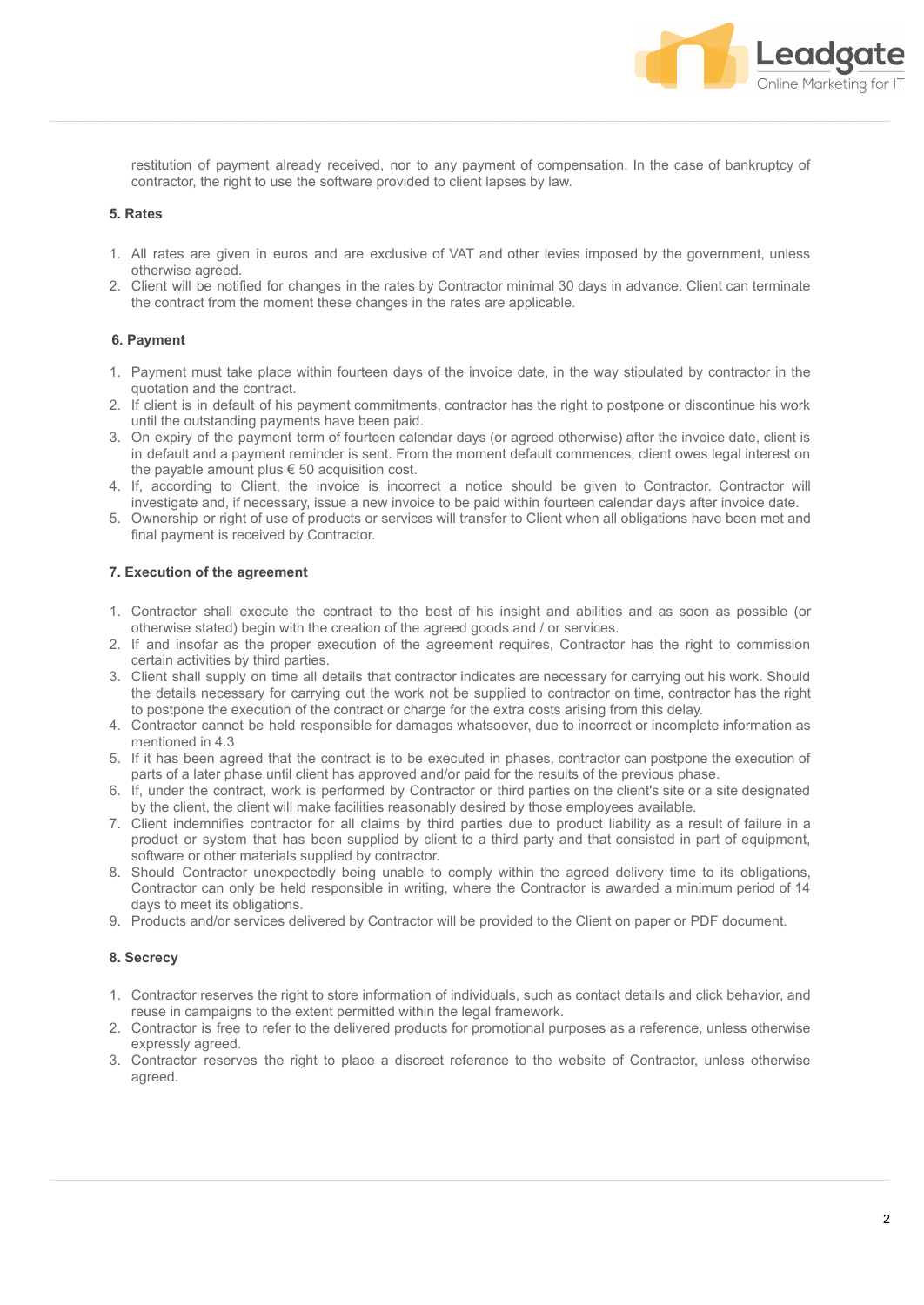

# **9. Copyright**

- 1. All intellectual rights of ownership that concern and/or result from the services provided by contractor belong to contractor. Client receives only the user's rights expressly attached to these conditions and the law. Every other or more farreaching right of client is excluded. Breaching this right of property, gives Contractor the right to assess and charge a reasonable compensation.
- 2. Contractor reserves the right to use information gathered in the process of the work for other purposes.
- 3. The documents supplied by contractor to client are only intended to be used by client. Client is not permitted to make public the information received and/or to copy it in any form whatsoever. This includes adaptation, sale, making available, distribution and – whether adapted or not – integration in networks, with the exception of such copying and/or making public being agreed to in writing by contractor or such copying and/or making public resulting from the nature of the contract with contractor.

## **10. Liability**

- 1. The total liability of contractor due to attributable failure in fulfilment of the contract is limited to compensation for direct damage to a maximum of the amount agreed for that contract (excl. VAT). If the contract has a term of more than one year, the price agreed for that contract is set at the total of the compensations (excl. VAT) agreed for one year.
- 2. The liability of contractor for indirect damage, consequential loss, loss of profits, lost savings, reduced goodwill, loss due to business stagnation, loss due to claims of customers of client, mutilation or loss of data, damage linked to use of objects, materials or software from third parties recommended to contractor by client, damage linked to calling in suppliers recommended to contractor by client, and all other forms of damage, for whatever reason, is excluded unless there is a case of gross negligence or intent.
- 3. Client indemnifies contractor for all claims by third parties due to product liability as a result of failure in a product, system or service that has been supplied by client to a third party and that consisted in part of equipment, software or other services supplied by contractor, except if and insofar as client can prove that the damage was caused by this equipment, software or other materials.
- 4. The liability of contractor for damage by death or physical harm, or by material damage, shall never amount to more than € 1.250.000 (one million two hundred and fifty thousand Euros).
- 5. The client must take into account that information sent over the Internet can be intercepted by third parties. Contractor can not be held liable for any damage whatsoever caused by sending confidential or secret information.
- 6. Contractor cannot be held responsible or liable for the contents supplied by Client and embedded on Client's website by Contractor.
- 7. Client will immediately inform Contractor of changes in it's details. If contractor fails to do so, the latter is fully liable for any damages caused by this by Contractor.
- 8. Contractor cannot be held responsible or liable for any damage that may arise from Clients or third party activities to maintain their website.
- 9. Contractor cannot be held responsible for failures in the service of third parties contracted by Contractor.
- 10. In all cases, there is only a case of liability of contractor due to attributable failure in fulfilment of a contract if client declares contractor in default, immediately and reliably and in writing, whereby a reasonable term for redemption of the failure is settled, and if contractor is still deemed to be attributably failing in the fulfilment of his obligations after this term. The notice of default must contain as complete and detailed a description as possible of the failure, in order to give contractor an adequate opportunity to react to this.
- 11. Notice of default issued by client does not suspend any obligations of the client.

### **11. Force Majeure**

- 1. Neither party is obliged to fulfil any commitments if he is prevented from doing so as a result of force majeure. Force majeure is also understood to mean the inadequate fulfilment of obligations on the part of suppliers, as well as faults in objects, materials and software from third parties whose use has been recommended to contractor by client.
- 2. If the force majeure has a temporary nature, Contractor shall comply to his obligations from the moment it is reasonably possible to do so. When can be mutually concluded that is no longer possible, the contract will be terminated or reviewed. Any services already provided by Contractor to the moment of force majeure will be invoiced.